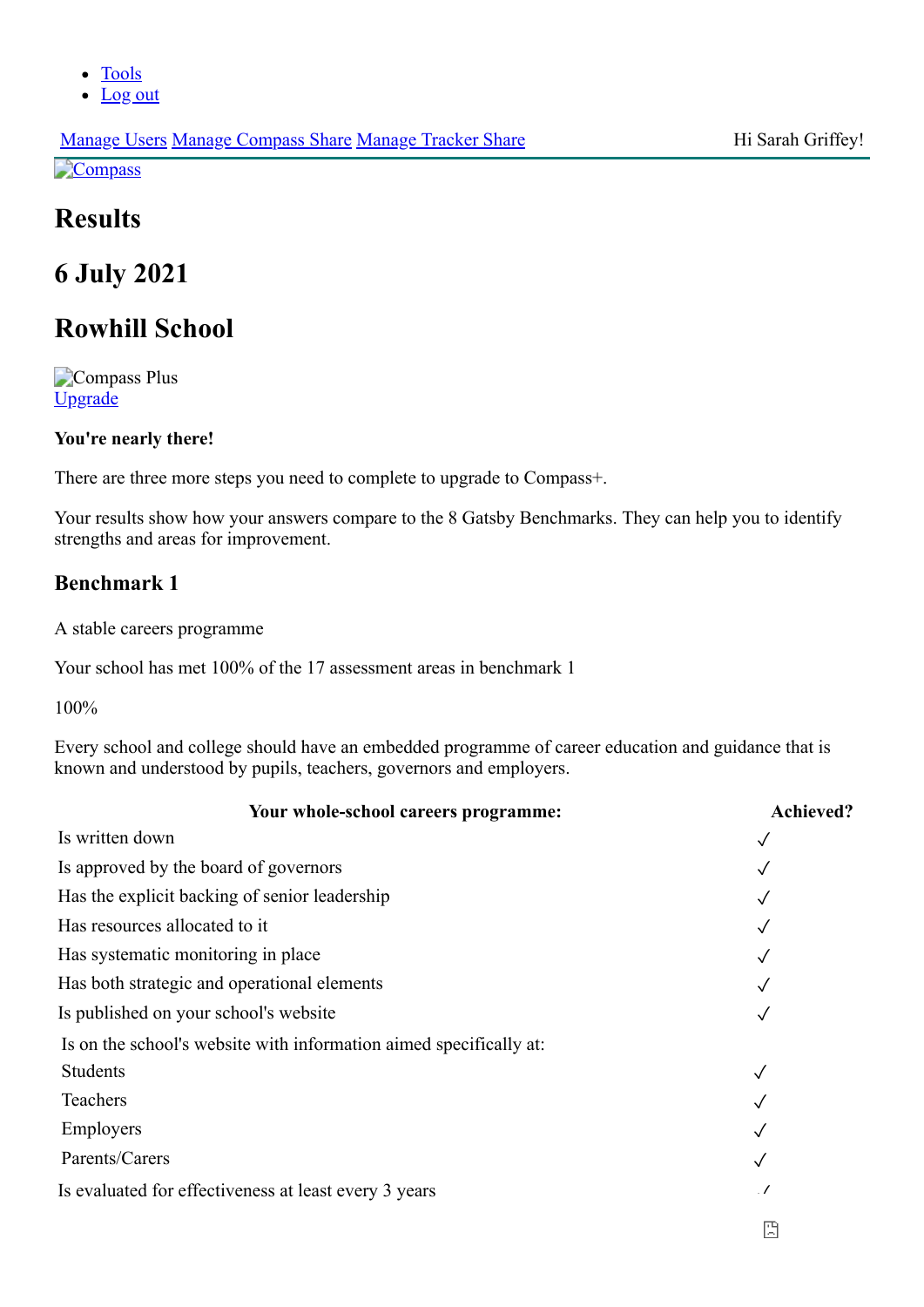#### **Your whole-school careers programme: Achieved?**

# Is evaluated using systematic feedback from: Students  $\sqrt{ }$ Teachers  $\sqrt{ }$  $\blacksquare$ Employers  $\checkmark$ Parents/Carers  $\sqrt{ }$ Has an identified lead individual with strategic responsibility for overseeing the programme  $\sqrt{ }$

#### **Resources for delivering Gatsby Benchmark 1**

Access our Resource Directory to help you achieve this Gatsby Benchmark.

#### [Go to Resource Directory.](https://resources.careersandenterprise.co.uk/or-browse-resources/gatsby-benchmarks/gatsby-benchmark-1)

Show details Your previous score Mar 2021 82% Percentage of schools nationally meeting this benchmark 2019 21%

## **Benchmark 2**

Learning from career & labour market information

Your school has met 100% of the 2 assessment areas in benchmark 2

100%

Every pupil, and their parents, should have access to good quality information about future study options and labour market opportunities. They will need the support of an informed adviser to make best use of available information.

**Your school: Achieved?** Ensures the majority of students have used up-to-date and appropriate career & labour market information to help inform career/progression paths.  $\sqrt{\frac{2}{1}}$ Encourages parents and carers to use labour market information, future study options and  $\alpha$  career or transition pathways to aid the support given to their children.

**Resources for delivering Gatsby Benchmark 2**

Access our Resource Directory to help you achieve this Gatsby Benchmark.

[Go to Resource Directory.](https://resources.careersandenterprise.co.uk/or-browse-resources/gatsby-benchmarks/gatsby-benchmark-2)

Show details Your previous score Mar 2021 100% Percentage of schools nationally meeting this benchmark 2019 45%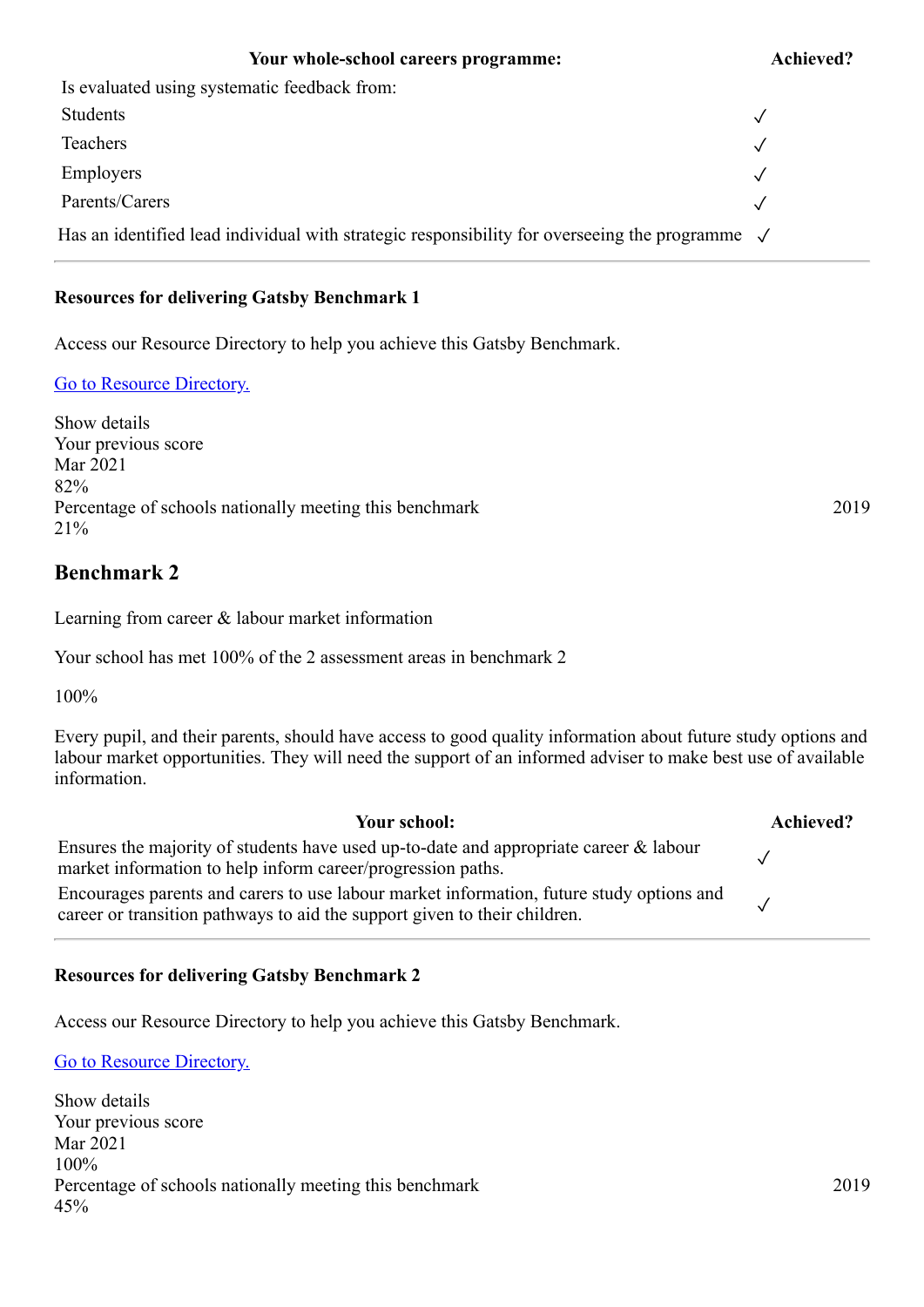## **Benchmark 3**

Addressing the needs of each pupil

Your school has met 100% of the 7 assessment areas in benchmark 3

100%

Advice and support should be tailored to the needs of each pupil. Keeping good records of pupils and their destinations after school will help.

| Your school:                                                                                                                 | <b>Achieved?</b> |
|------------------------------------------------------------------------------------------------------------------------------|------------------|
| Provides a careers programme that:                                                                                           |                  |
| Raises aspirations of all students                                                                                           |                  |
| Challenges stereotypical thinking (In terms of gender etc)                                                                   |                  |
| Collects and maintains accurate data for each pupil on their destinations for 3 years after<br>they leave school             | $\sqrt{}$        |
| Shares above mentioned data with the local authority                                                                         | ✓                |
| Keeps systematic records on each pupils' experiences of career and enterprise activity, and<br>decisions on future pathways  |                  |
| Enables pupils to access accurate record about their careers and enterprise experiences, and<br>decisions on future pathways |                  |
| Works pro-actively with the local authority and careers advisers to provide careers guidance<br>to students.                 |                  |

## **Resources for delivering Gatsby Benchmark 3**

Access our Resource Directory to help you achieve this Gatsby Benchmark.

#### [Go to Resource Directory.](https://resources.careersandenterprise.co.uk/or-browse-resources/gatsby-benchmarks/gatsby-benchmark-3)

Show details Your previous score Mar 2021 100% Percentage of schools nationally meeting this benchmark 2019 20%

## **Benchmark 4**

Linking curriculum learning to careers

Your school has met 100% of the 4 assessment areas in benchmark 4

100%

Careers and enterprise education should be part of and included in a pupil's standard lessons, linking curriculum to real-world career paths.

**Your school: Achieved?**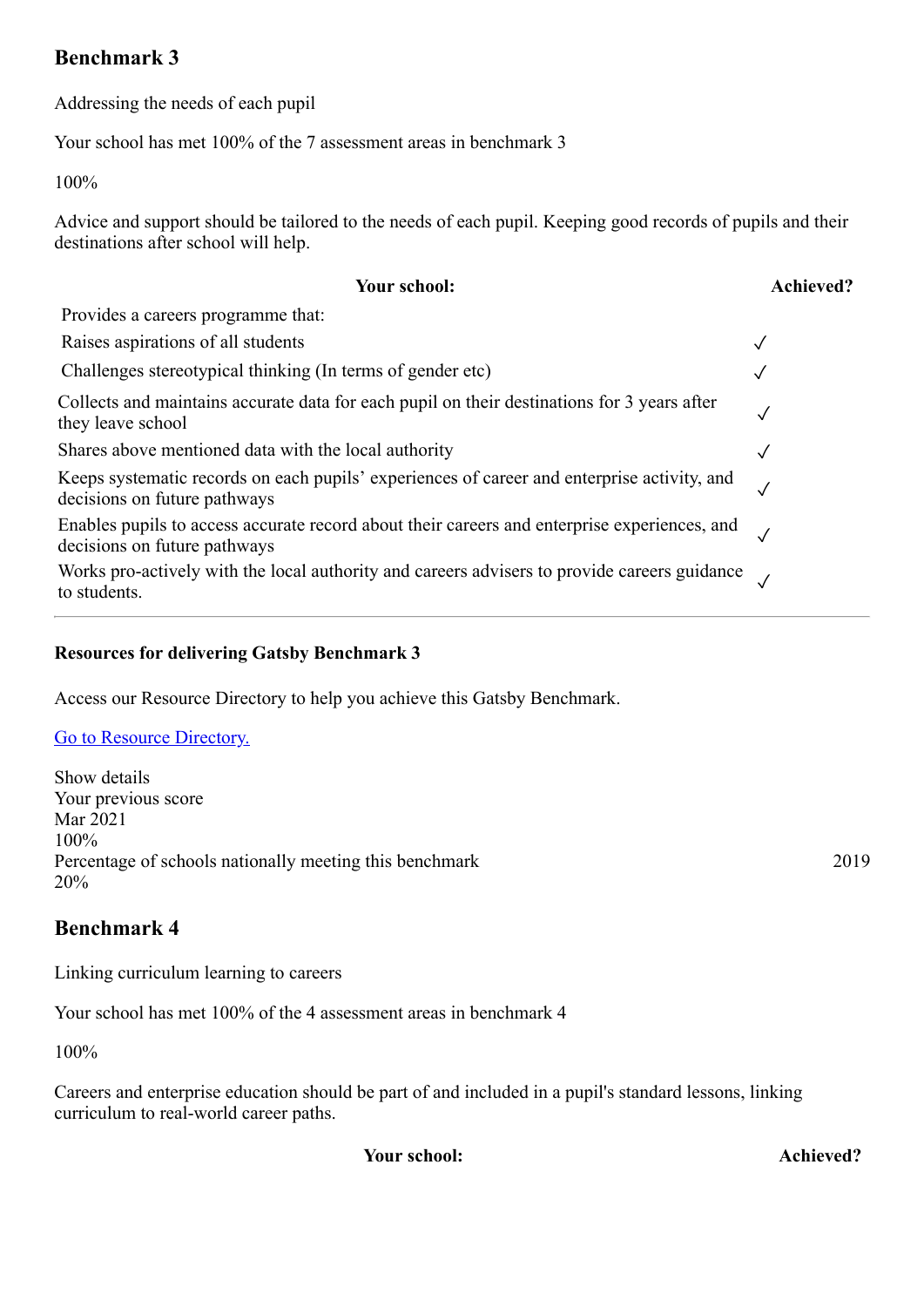#### **Your school: Achieved?**

| All/the overwhelming majority of students by the time they leave school, have<br>meaningfully experienced career learning as part of: |  |
|---------------------------------------------------------------------------------------------------------------------------------------|--|
| English lessons                                                                                                                       |  |
| Maths lessons                                                                                                                         |  |
| Science lessons                                                                                                                       |  |
| PSHE lessons                                                                                                                          |  |
|                                                                                                                                       |  |

#### **Resources for delivering Gatsby Benchmark 4**

Access our Resource Directory to help you achieve this Gatsby Benchmark.

#### [Go to Resource Directory.](https://resources.careersandenterprise.co.uk/or-browse-resources/gatsby-benchmarks/gatsby-benchmark-4)

Show details Your previous score Mar 2021 100% Percentage of schools nationally meeting this benchmark 2019 38%

## **Benchmark 5**

Encounters with employers & employees

Your school has met 100% of the single assessment area in benchmark 5

100%

All pupils should have encounters with employers and employees that result in a better understanding of the workplace and the potential career paths open to them.

#### **All/the overwhelming majority of pupils: Achieved?**

Have at least one meaningful encounter with an employer every year they are at your school √

#### **Resources for delivering Gatsby Benchmark 5**

Access our Resource Directory to help you achieve this Gatsby Benchmark.

[Go to Resource Directory.](https://resources.careersandenterprise.co.uk/or-browse-resources/gatsby-benchmarks/gatsby-benchmark-5)

Find an Activity Provider to help you achieve this Gatsby Benchmark.

## [Go to Find an Activity Provider.](https://www.careersandenterprise.co.uk/find-activity-provider)

Show details Your previous score Mar 2021 100% Percentage of schools nationally meeting this benchmark 2019 52%

## **Benchmark 6**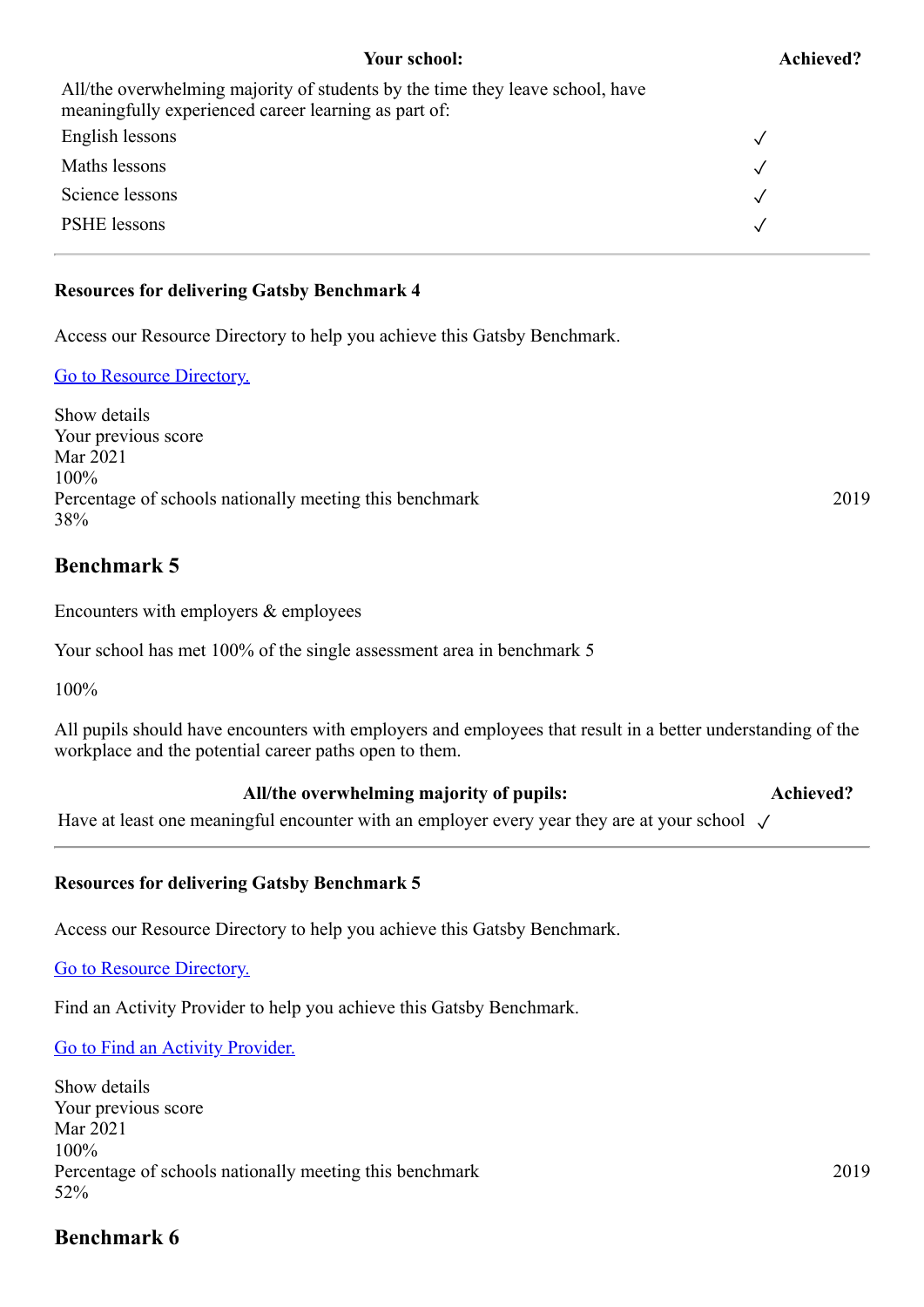Experiences of workplaces

Your school has met 75% of the single assessment area in benchmark 6

75%

It's important for pupils to experience the workplace environment to understand the context in which they could one day be working.

**All/the overwhelming majority of pupils: Achieved?** Have had a meaningful experience of a workplace or community based setting by the end of year 11 **In progress**

### **Resources for delivering Gatsby Benchmark 6**

Access our Resource Directory to help you achieve this Gatsby Benchmark.

[Go to Resource Directory.](https://resources.careersandenterprise.co.uk/or-browse-resources/gatsby-benchmarks/gatsby-benchmark-6)

Find an Activity Provider to help you achieve this Gatsby Benchmark.

[Go to Find an Activity Provider.](https://www.careersandenterprise.co.uk/find-activity-provider)

Show details Your previous score Mar 2021 100% Percentage of schools nationally meeting this benchmark 2019 47%

**Benchmark 7**

Encounters with further and higher education

Your school has met 100% of the 4 assessment areas in benchmark 7

100%

Careers provision should cover further and higher education as well as potential professions. Pupils should have encounters with these organisations whilst at school.

| By the time they leave school all/the overwhelming majority of pupils:      | Achieved? |
|-----------------------------------------------------------------------------|-----------|
| Have had meaningful encounters with sixth form colleges                     |           |
| Have been provided with information about the full range of apprenticeships |           |
| Have had meaningful encounters with further education colleges              |           |
| Have had meaningful encounters with independent training providers          |           |

#### **Resources for delivering Gatsby Benchmark 7**

Access our Resource Directory to help you achieve this Gatsby Benchmark.

[Go to Resource Directory.](https://resources.careersandenterprise.co.uk/or-browse-resources/gatsby-benchmarks/gatsby-benchmark-7)

Show details Your previous score